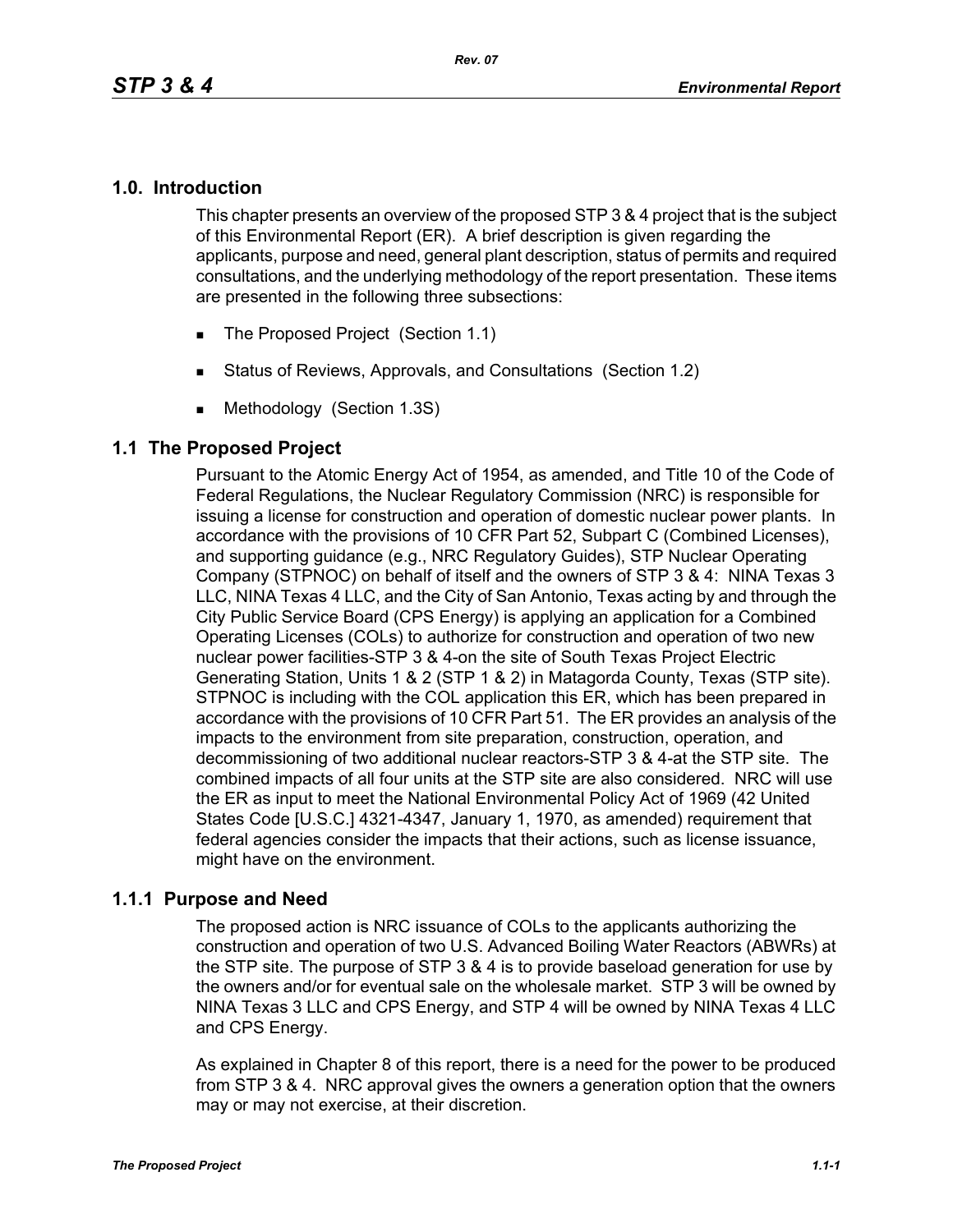# **1.1.2 Project Description**

This subsection provides a brief summary of project information that subsequent sections, particularly Chapter 3, Plant Description, describe in greater detail.

### **1.1.2.1 The Applicant and Owners**

NRG South Texas LP (NRG) (44% ownership), City Public Service Board of San Antonio, Texas (CPS Energy) (40% ownership), and the City of Austin, Texas (16% ownership) are the owners of the STP 1 & 2 site and facilities. STPNOC is the licensed operator of STP 1 & 2, with control of STP 1 & 2 and the authority to act as the agent applying for a COL for the STP site. STP 3 will be owned by NINA Texas 3 LLC and CPS Energy, and STP 4 will be owned by NINA Texas 4 LLC and CPS Energy. Pursuant to existing agreements, the NINA entities would own 92.375% of each unit while CPS Energy would own 7.625% of each unit. If plans regarding the ownership percentages change, this application will be updated accordingly. The proposed units would be baseload merchant generator plants. NINA Texas 3 LLC and NINA Texas 4 LLC intends to sell its share of the power from STP 3 & 4 on the wholesale market. CPS Energy may either use its share of STP 3 & 4 to supply the needs of its service area and/or sell the power on the wholesale market.

STPNOC will be the operator for STP 3 & 4. The COL application, COLA Part 1, Administrative Information, provides additional information about the co-owners of STP 3 & 4.

#### **1.1.2.2 Site Location**

The STP site is located on approximately 12,220 acres in a rural area of Matagorda County, Texas, approximately 12 miles south-southwest of the city limits of Bay City, Texas, and 10 miles north of Matagorda Bay, along the west bank of the Colorado River. The plant footprint for STP 3 & 4 is approximately 2000 feet northwest of existing STP 1 & 2 and is generally the area that had been designated for two additional units when the facility was first planned. The location of STP 3 & 4 on the STP site is shown on Figure 1.1-1. Section 2.1, Site Location, provides additional information regarding the site and the location of the two new ABWR reactors.

#### **1.1.2.3 Reactor Information**

STPNOC and the owners have selected the General Electric (GE) ABWR as the technology for two new reactors at the STP site, STP 3 & 4. The NRC approved the reference ABWR DCD in March 1997. The final design certification rule was published in the Federal Register on May 12, 1997 (62 FR 25827). This allows the ABWR design to be referenced in a COL application under 10 CFR 52. The total gross thermal megawatt output is 3926 MWt and the net electrical output is approximately 1300 MWe per unit. Further details on the ABWR reactor design is provided in Section 3.2.

# **1.1.2.4 Cooling System Information**

STP 3 & 4 will use a closed-loop cooling water system that would withdraw and discharge water from and to the Main Cooling Reservoir (MCR), similar to the existing cooling system for STP 1 & 2. Makeup water for the MCR will be withdrawn from the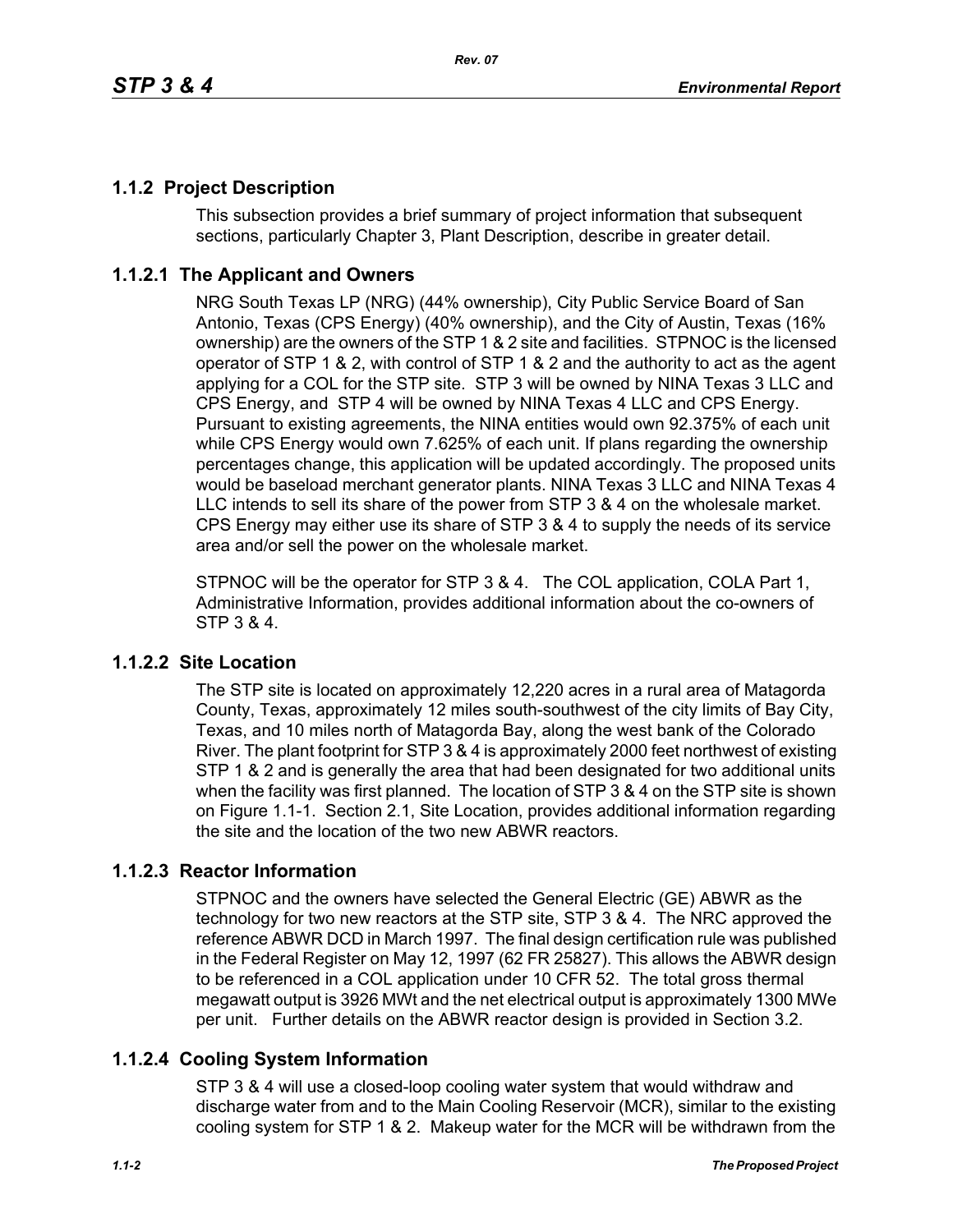*Rev. 07*

Colorado River using the preexisting intake structure. STP 3 & 4 will use mechanical draft cooling towers to dissipate waste heat and a water storage basin for the safetyrelated cooling system. This differs from STP 1 & 2, which uses the essential cooling pond. The STP 3 & 4 cooling tower basin makeup water is normally provided by the plant well water system. Blowdown will discharge from the MCR to the Colorado River. Additional details regarding the STP 3 & 4 cooling system are provided in Section 3.4.

### **1.1.2.5 Transmission System Information**

The STP 3 & 4 connections to the regional grid will use existing rights-of-way to minimize, to the extent feasible, new disturbance and potential adverse impacts. The onsite power transmission system for STP 3 & 4 consists of the STP 3 & 4 345kV switchyard, five 345kV power transmission lines, and a 345kV tie-line from the STP 3 & 4 345kV switchyard to the existing STP 1 & 2 345kV switchyard. Two of these 345kV transmission lines will be upgraded from the STP site to their connection to the Hillje substation some 20 miles northwest of the STP site. The modifications to upgrade these two transmission lines will be on an existing right-of-way. No new rights-of-way outside the STP site are required for STP 3 & 4.

The three interconnect transmission line rights-of-way commence from the STP 3 & 4 345kV switchyard and head northward less than a quarter mile to intersect the existing transmission line corridor. From the point of intersection, the additional power provided by STP 3 & 4 would be transmitted over upgraded circuits in an existing right-of-way. Subsection 2.2.2 and Section 3.7 provide additional details regarding both the onsite and offsite transmission systems.

#### **1.1.2.6 Preapplication Public Involvement**

STPNOC has an active community affairs and public outreach program. Examples of public outreach include community board meetings, student presentations, and emergency preparedness community activities. STPNOC offers educational and emergency preparedness information to the public by providing tours of the Control Room simulator and the Emergency Operations Facility, presentations during Career Day, distributing flyers and newsletters, and by advertising on local radio stations and in local newspapers.

STPNOC also plays an active role in supporting local philanthropy efforts including the United Way Foundation, the American Cancer Society, the American Red Cross, the March of Dimes, and the Palacios Boys & Girls Club.

STPNOC plans to continue conducting public outreach and communications efforts in conjunction with preparing the COL application. Examples of STP 3 & 4 communications include: fact sheets; presentations; interaction with civic, state, and local officials; and industry updates and interfaces. Several meetings with local officials, the community, and the NRC are anticipated through the start of commercial operations. The first public outreach meeting held by the NRC in Bay City occurred on June 27, 2007. This meeting was announced via local media outlets (e.g. newspapers).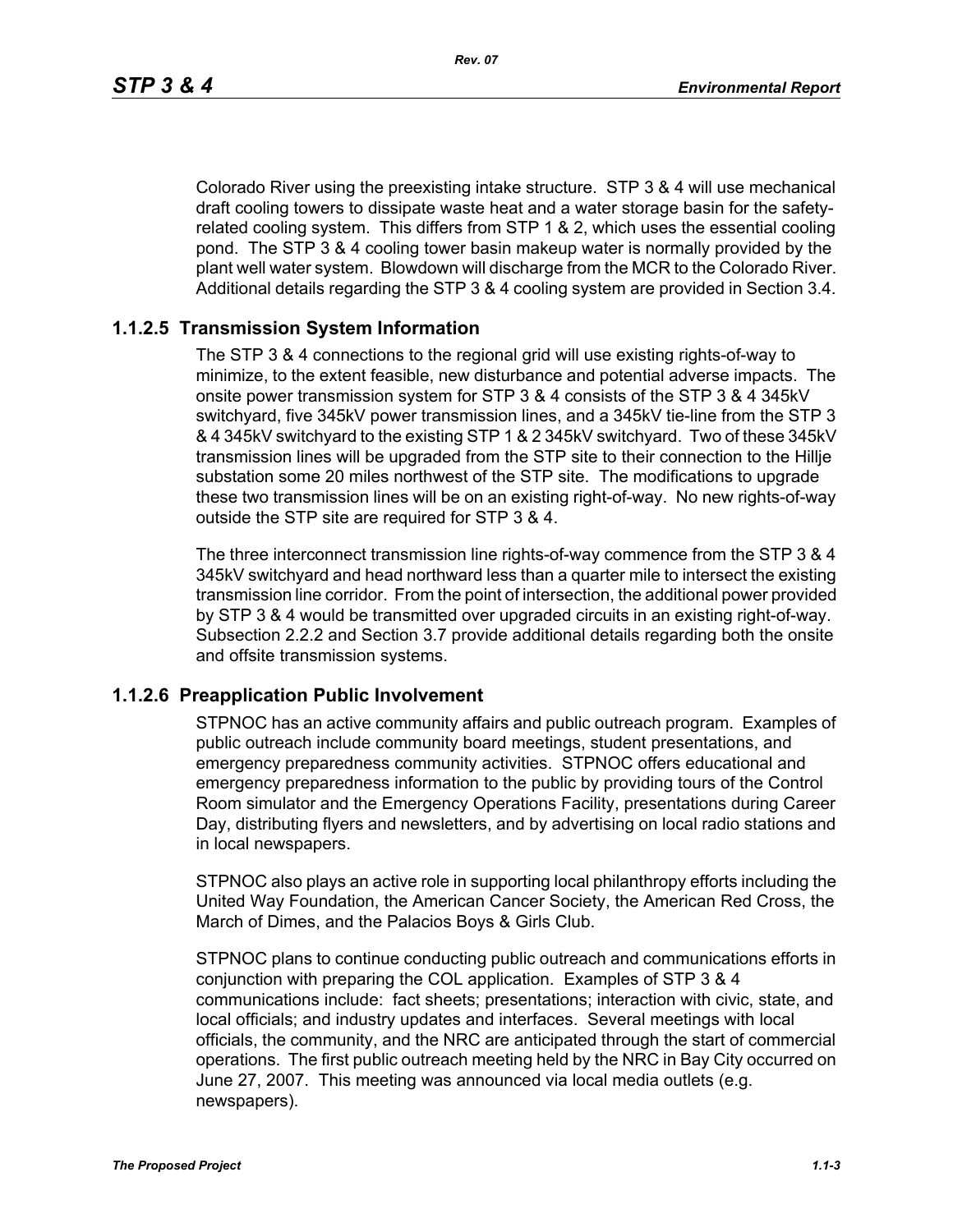# **1.1.2.7 Proposed Dates for Major Activities**

NRC regulations provide for COL applicants to perform both preconstruction site preparation activities and limited work authorization (LWA) activities before issuance of the COL. STPNOC plans to start preconstruction activities in January 2009 and conclude these activities in January 2010. If LWA activities are to be performed, they may begin in January 2010 and conclude in January 2011.

Construction activities for STP 3 will begin following the site preparation for both STP 3 & 4. STPNOC expects to initiate construction of STP 3 in January 2011 and STP 4 in May 2011. STPNOC estimates that construction would occur over a 63-month period for both units, beginning with NRC approval of the COL application in January 2011. Commercial operation for STP 3 is projected in March 2015 and March 2016 for STP 4.